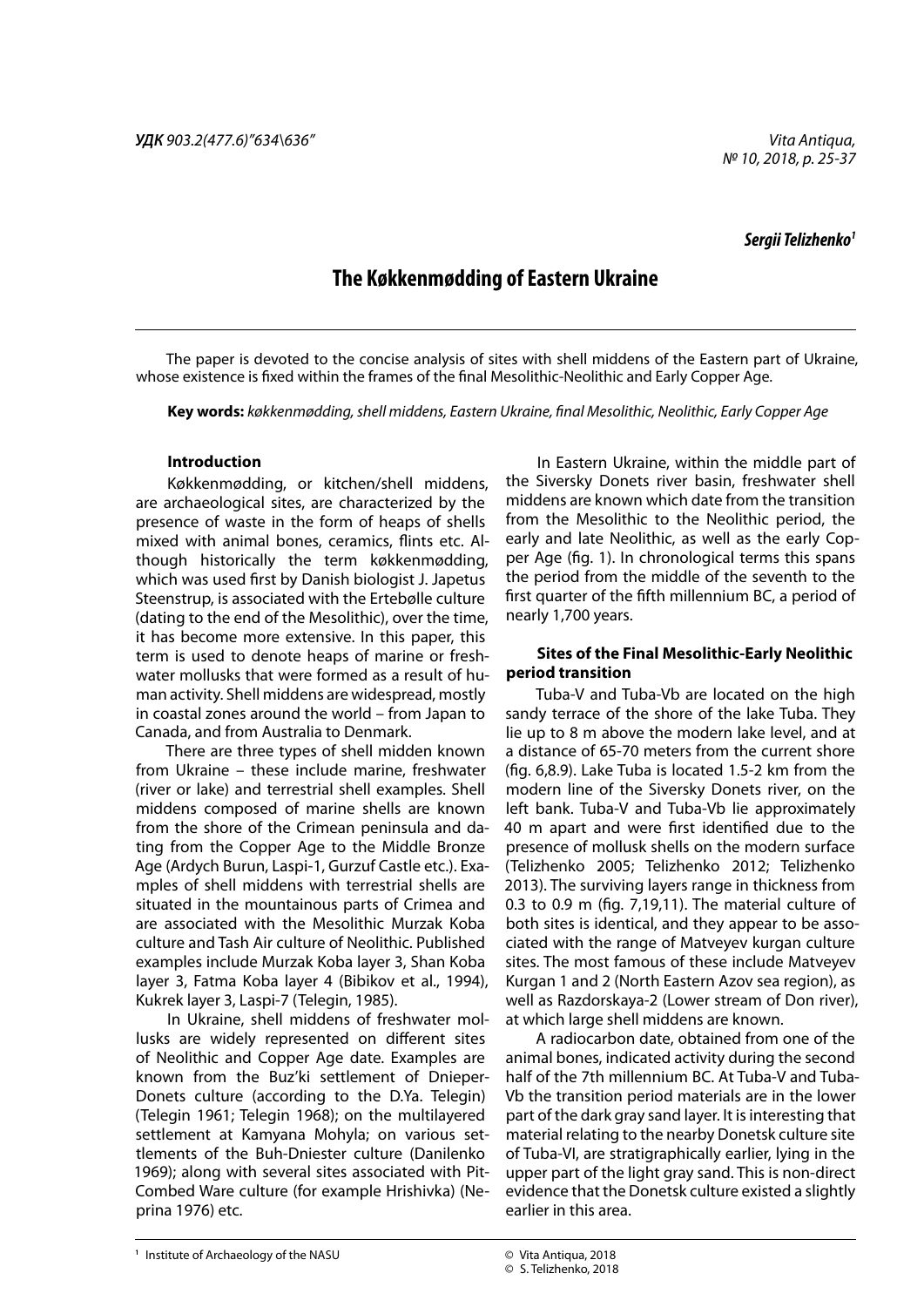The economy of these sites was aimed exclusively at hunting, fishing, and gathering of mollusks. There are no signs of livestock or farming. A large number of archaeological artifacts were discovered within the shell middens. These included tools made from flint and other stone types, along with objects of bone and antler. Most of the flint tools are made on regular blades. Among the scrapers, only the end scrapers were made on the parts of the blades, with other scraper types being made on flake (fig. 2.1-6). The burins are represented by the following types - angular, lateral, and medial (fig. 2.7,8,9). Trapezes with retouched sides made without using microburin technique, usually asymmetric shapes were also recorded. Non-flint lithics included ground stone axes (one of which was polished), along with several net sinkers (fig. 2.10). The bone and antler tools were mainly functional, – and included needles, piercing tools, and harpoon tips), though one non-functional artefact (an amulet) was recovered (fig. 2.11,12,13).

Only a summary report of the corpus of faunal remains from Tuba-V is available. Nonetheless, it can be summarized that 39% of the total number of bones (3406/100%) belonged to mammals, 9.6% to birds, 28.7% fish, and 22.9% turtles (Telizhenko, Yanish 2014). The number of shells was very large, though these were not specifically enumerated during the research. Mollusks are represented by the following types: *Unio sp.*, *Viviparus sp.*, and *Theodoxus fluviatilis*, of which *Unio sp.* is the most common. While the available data for Tuba-V is not without limitations, it most likely also describes the form of economic activity that occurred at the contemporary Tuba-Vb.

The multilayered site at Pavlohrad is situated directly on the left bank of the Siversky Donets River. Although partially destroyed because of river erosion, excavation has shown site dates to the Mesolithic-Neolithic transition. The midden is represented by a 0.2 m thick layer of shells in dark-grey sand, at a depth of 2 m below the modern surface. The recovered finds include flint flakes, blades and fragments of bone. Above the shell layer, at a depth of 0.5 m below the modern surface, there are a number of Middle Bronze Age pottery shards.

## **Early Neolithic site Starobilsk-I**

The only known Early Neolithic settlement with a shell middens in Eastern Ukraine is Starobilsk-I. The site is located on the left bank of the Aidar River (left tributary of the Siversky Donets River).

Sergii Loktyushev was the first researcher to study Eastern Ukrainian køkkenmødding in depth. He discovered and partially excavated a number of sites near Starobilsk town in 1939-1940 (Kliuchneva 2009).

O. Shaposhnikova and Y. Gurin excavated approximately 323 m2 from year 1979 till 1980 (Gurin 1998). They investigated 8 discrete midden areas, of various sizes, within which were pottery shards, animal bones, and flint tools (fig. 3). In 2007, a further 54 m2 were explored by a joint expedition, headed by the author and Dr. G. Motuzaite-Matuzeviciute (Telizhenko et al., 2008). These excavations identified two early Neolithic layers, which include areas of significant shell accumulations. To the north of the excavation, a test pit identified part of a large shell midden that produced a retouched blade. However, this part of the settlement was not investigated further. Radiocarbon dates on bone and wooden charcoal have allowed the creation of a chronology for the site, beginning in the  $6<sup>th</sup>$ millennium BC (Motuzaite-Matuzeviciute, Lillie, Telizhenko 2015). This concurs with the dating of charcoal associated with the pottery shard from the earlier Starobilsk-I excavation. This ceramic piece is the oldest in the Eastern Ukraine and may be paralleled with the pottery complex from layers 15-11 at Rakushechniy Yar (Lower Don region).

#### **Late Neolithic sites**

Late Neolithic sites dating from the second half to the end of the sixth millennium BC are represented by a wider range of settlements.

Tuba-I is located on the sandy uppermost flood terrace on the left bank of the Siversky Donets river, near the Matkine and Tuba lakes. Here a pit filled with the shells of *Unio sp*. was investigated (Man'ko et al., 2001).

The Late Neolithic site of Novoselivka-III is situated on the right bank of Aidar river (fig. 12). The settlement was excavated in 2007 and 2008 in collaboration with Dr. G. Motuzaite-Matuzeviciute (Telizhenko, Motuzaite-Matuzeviciute 2008). The Neolithic cultural layer was represented by several huge shell middens which contained pottery shards, animal bones, flint tools etc (fig. 13, 14).

The shell midden complex of Novoselivka-III contained shells of freshwater mollusks of *Unio sp.* and *Viviparus sp.* The ceramic complex is represented by molded round-bottomed, slightlyprofiled pots, with crushed shell added to the clay (fig. 4.1,2; 15). The pottery bears incised decoration created with a variety of toothed stamps, pits, and pins. The toothed stamps were fashioned from mollusk shells. Lithic technology on site was mostly aimed at the production of blades, although many tools were also made on flakes (mostly scrapers). For example, trapezes were made both on flakes and on fragments of blades. The dorsal surface of these tools is covered with facets of flat retouching, which is a characteristic feature of the Late Neolithic complexes. A number of polished axes and items of bone were also recovered (fig. 4.3). Radiocarbon dating of the site indicates that Novoselivka-III is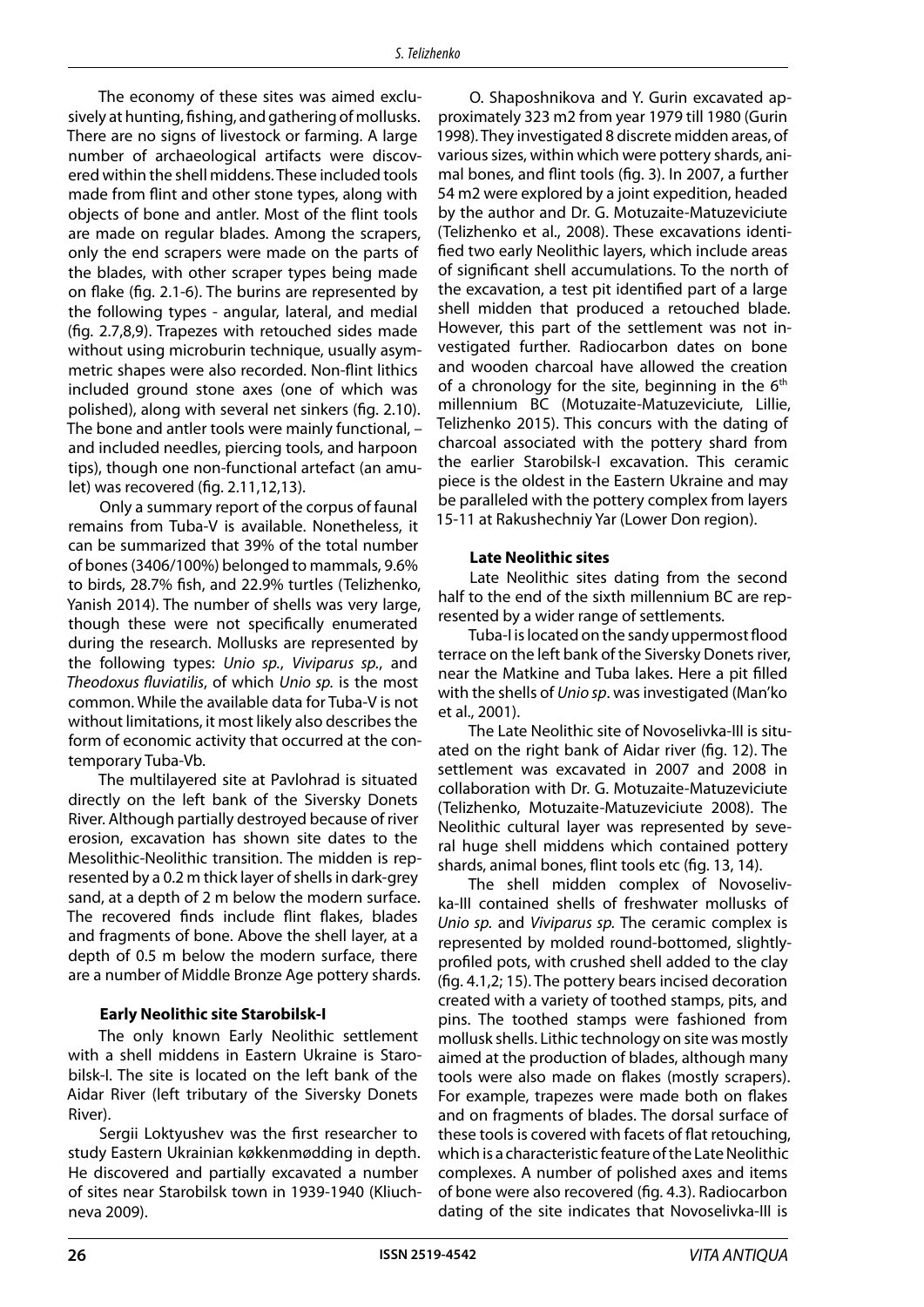one of the latest Neolithic settlements in Eastern Ukraine (6297±34 BP / 5342-5213 cal BC) (Motuzaite-Matuzeviciute 2012; Motuzaite-Matuzeviciute, Lillie, Telizhenko 2015).

Not far from Novoselivka-III is the settlement of Novoselivka-VI. The site has three phases, each represented by a distinct layer within shell middens. However, the ceramic and flint artefacts recovered during test-pitting indicate that all three phases are related to the same population. The artefactual assemblage here is almost identical to that recovered at Novoselivka-III, suggesting that these two settlements were broadly contemporary.

## **Neolithic to Copper Age Transition Period sites**

A number of settlements dated to the transition period from the Neolithic to Copper Age/Early Copper Age are also situated on the right bank of the Aidar river.

Novoselivka-I-II is a two-layered settlement, located on a slight elevation on the floodplain terrace of the Aydar River. It was investigated by Y. Gurin in 1987 who recorded six large and five small shell middens, each with a discrete concentration of (mostly ceramic) artefacts (Gurin 1998). A number of radiocarbon determinations were returned from charcoal associated with ceramics that contained crushed shells of freshwater mollusks and grass: 5970±180 BP/4885±228 cal BC; 5830±190 BP/ 4724±219 cal BC; 6120±150 BP/5048±183 cal BC; 6055±180 BP/4986±190 cal BC (Man'ko, Telizhenko 2002). A characteristic feature of the ceramic assemblage of this settlement is the presence of a "collar" on the outer surface of the rim, characteristic of the Early Copper Age (fig.5.3,4). Interestingly, at Novoselіvka-I and II there are a number of vessels with Late Neolithic characteristics. While this could be the result of later disturbance, the possibility of the two traditions existing simultaneously cannot be ruled out. The flint assemblage is slightly different from other sites discussed here. For example, the number of tools made on the flakes increases while blades with a flat retouch on the dorsal surface appeared for the first time.

The Pidgorivka-I-V site is actually two separate, though closely related, areas of archaeological material that have been subject to several investigations over the years. These include work by S. Loktyushev (1939-40), V. Gladylin (1963), D. Telegin (1980, 1985), and Y. Gurin (1984-86). Again, these settlements are located on the right bank of the Aidar River, just below the mouth of the Bila River. The larger area of excavation stretches along the river shore and contains two Early Copper Age layers, each of which produced similar artefact assemblages. It included pottery, flint tools, and an array of faunal material. Analysis of the evidence suggests that the population of the Pidgorivka settlement was engaged in livestock rearing, hunting and, probably agriculture. The ceramic material includes both flat-bottomed and round-bottom vessels, among which there are pots with "collar" decorated rims (fig.5.1,2). These vessels are different from the ceramic recovered from the Novoselivka-I-II site, which is located below the Pidgorivka sites. The flint assemblage, though somewhat mixed, may be interpreted as being of Early Copper Age. For example, many of the tools are made on rather wide blades, and the sides of bifacial tools are covered with flat retouching. Two radiocarbon dates were obtained from charcoal associated with potsherds: 6050±90 BP/4983±130 cal BC; 5970±180 BP/4885±228 cal BC.

## **Conclusion**

By the Late Copper Age in the Siversky Donets river basin, the use of freshwater resources seems to have declined in importance from the final Mesolithic, Neolithic or even Early Copper Age. However, the reason for this decline is still not entirely clear. It is possible that the widespread exploitation of mollusks declined as the relative proportions of agriculture, cattle-breeding, and hunting increased. It should be noted that by this late date mollusk shells were still used in the manufacture of adornments or ornaments and (in a crushed form) as temper for pottery. However, shellfish do not appear to have been widely exploited as a food resource.

In this paper, I have focused on the use of freshwater mollusks by the ancient inhabitants of the middle stream of the Siversky Donets river basin. It should be noted that these are amongst the most northerly sites of this type in Eastern Ukraine. In this way, while the køkkenmødding tradition existed in Eastern Ukraine for almost 1700 years, its origins may be found among cultures to the south and southeastern, including the Northeastern Azov Sea region and the Lower Don river, where the Razdorskaya-2, Rakushechnii yar, and Matveyev Kurhan sites are situated.

A number of important questions remain about how, when and where the tradition of gathering and foraging of freshwater mollusks originated. Allied to this are practical questions relating to what methods ancient populations used for harvesting, opening, and processing various mollusk species. In the future, these and other questions may be answered through an integrated approach to the study of shell middens, possibly including paleoclimatic, paleodiet, trace element analysis, and other types of research.

*The text of the publication has been corrected by Robert M. Chapell (The William Dunlop Archaeological Photographic Archive).*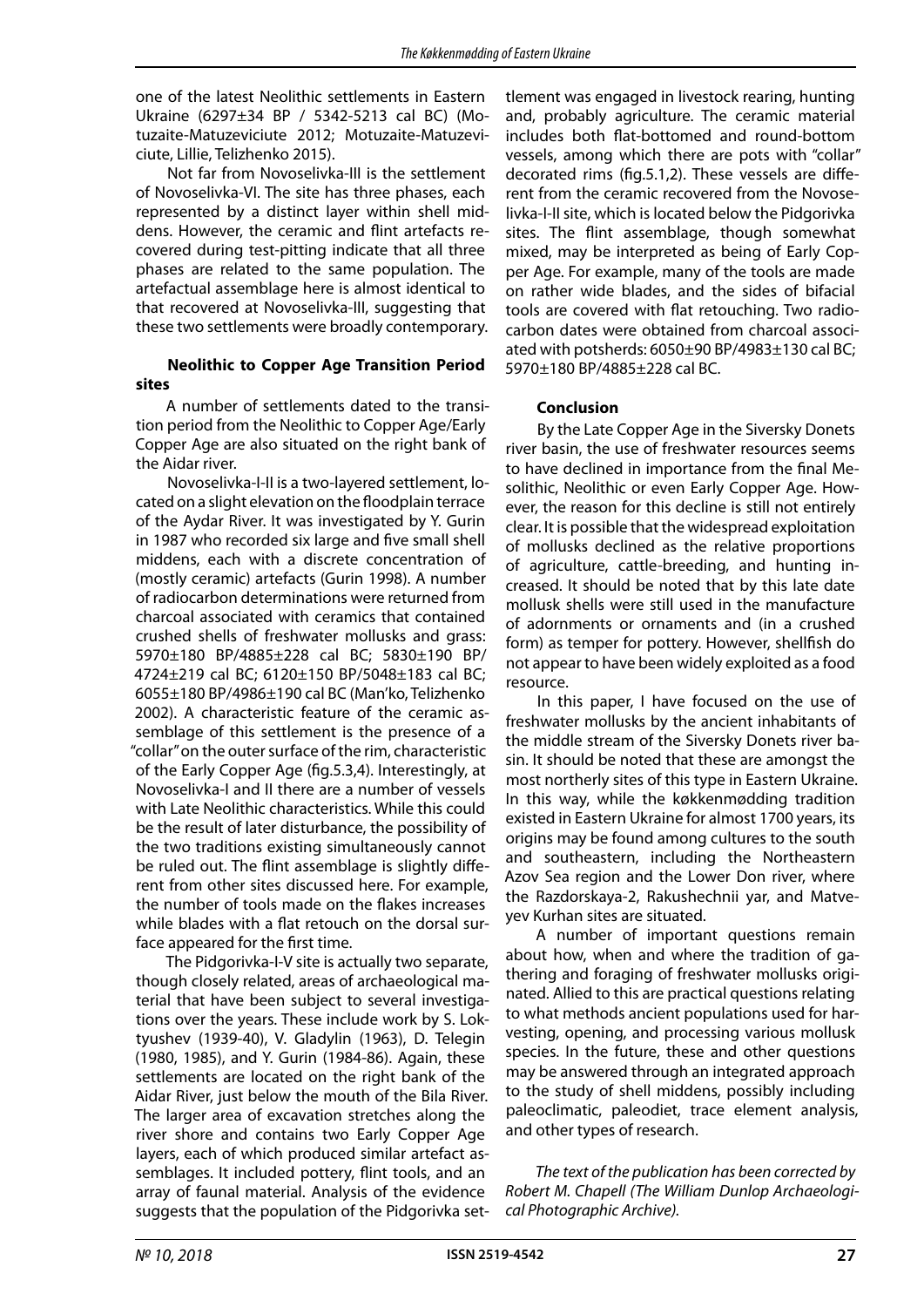## **References:**

- Bibikov S.N., Stanko V.N., Koyen V.Yu., 1994, Finalnii paleolit I mezolit Hornogo Kryma. Odessa. (in Russian). Danilenko V.N., 1969, Neolit Ukrainy. Glavy drevney istorii yuho-vostochnoi Evropy. Kiev. (in Russian).
- Gurin Yu. G., 1998, Pamiatniki rannyoho eneolita basseyna Severskoho Dontsa. Luhansk. (in Russian).
- Kliuchneva I.M., 2009, Kraeznavchi zapyski. Vypusk **V**. Arheologichne nadbannia S.O. Loktiusheva. Luhansk (in Ukrainian and Russian).
- Man'ko V.A., Telizhenko S.A., Zhuravliov O.P., Kovaliukh N.N., 2001, Predvaritelniye itogi issledovaniy uzla neoliticheskih pamiatnikov u ozera Tuba, Drevnosti Severskoho Dontsa, **5**: 27-53.
- Man'ko V.A., Telizhenko S.A., 2002, Mezolit, neolit i eneolit Podonetchiya. Kataloh radiokarbonnyh dat. Luhansk (in Russian).
- Motuzaite-Matuzeviciute G., 2012, The earliest appearance of domesticated plant species andtheir origins on the western fringes of the Eurasian Steppe, Documenta Praehistorica, **XXXIX**: 1-21.
- Motuzaite-Matuzeviciute G., Lillie M., Telizhenko S., 2015, AMS radiocarbon dating from the Neolithic of Eastern Ukraine casts doubts on existing chronologies, Radiocarbon **4**: 1-8.
- Neprina V.I., 1976, Neolit yamochno-hrebenchatoi keramiki na Ukraine. Kiev. (in Russian).
- Telegin D. Ya., 1961, K voprosu o Dnepro-Donetskoy neoliticheskoy culture, Sovetskaya arheologiya **4**: 26-40.
- Telegin D.Ya., 1968, Dnipro-Donet'ska kultura. Do istorii naselennia epohi neolitu-ranniogo metalu pivdnia Shidnoi Evropy. Kyiv. (in Ukrainian).
- Telegin D.Ya, 1985, Pamiatniki epohi mezolita na territorii Ukrainskoy SSR. Kiev. (in Russian).
- Telizhenko S.A, 2005, Tuba-5, Tuba-6 neolitichny pamiatky v Seredniomu Podintsiv'i, in L.L. Zalizniak (ed.), Kamiana doba Ukrainy, **7**:133-142. Kyiv. (in Ukrainian).
- Telizhenko S.A., Matuzaite-Matuzeviciute G., Laitfut E., Orton D., 2007, Doslidzhenia spilnoi ukrains'kolitovs'ko-angliys'koi arheologichnoi ekspeditsii na territorii Luhanskoi oblasti v 2007 rotsi, in V.V. Otroshchenko (ed.), Arheologichni vidkryttia na shodi Ukrainy v 2007 r., 6-8. Luhansk. (in Ukrainian).
- Telizhenko S.A., Matuzaite-Matuzeviciute G., 2008, Doslidzhenia spilnoi ukrains'ko-angliys'ko-litovs'koi arheologichnoi ekspeditsii na territorii Luhanskoi oblasti v 2008 rotsi, in V.V. Otroshchenko (ed.), Arheologichni vidkryttia na shodi Ukrainy v 2008 r.,10-13. Luhansk. (in Ukrainian).
- Telizhenko S.A, 2012, Doslidzhennia riznochasovykh pamiatok poblyzu smt. Borivs'ke Luhans'koy oblasti u 2011 r., in V.V. Otroshchenko (ed.), Problemy doslidzhenia pamiatok arheologii shidnoi Ukrainy, 89- 107. Luhansk. (in Ukrainian).
- Telizhenko S.A., 2013. Doslidzhennia poblyzu s. Borovs'ke na Luganshini. Arheologichni doslidzhenia v Ukrainy 2012, 226-227. Kyiv-Lutsk. (in Ukrainian).
- Telizhenko S.A., Yanish Ye. Yu, 2014, Finalnii mezolit-rannii neolit sredneho techeniya basseyna Severskoho Dontsa. Pamiatniki, spetsifika hoziaystvennoy deyatelnosti, in A.N. Bessudnov (ed.) Verhnedonskoi arheologicheskii sbornik, **6**:126-133. Lipetsk.(in Russian).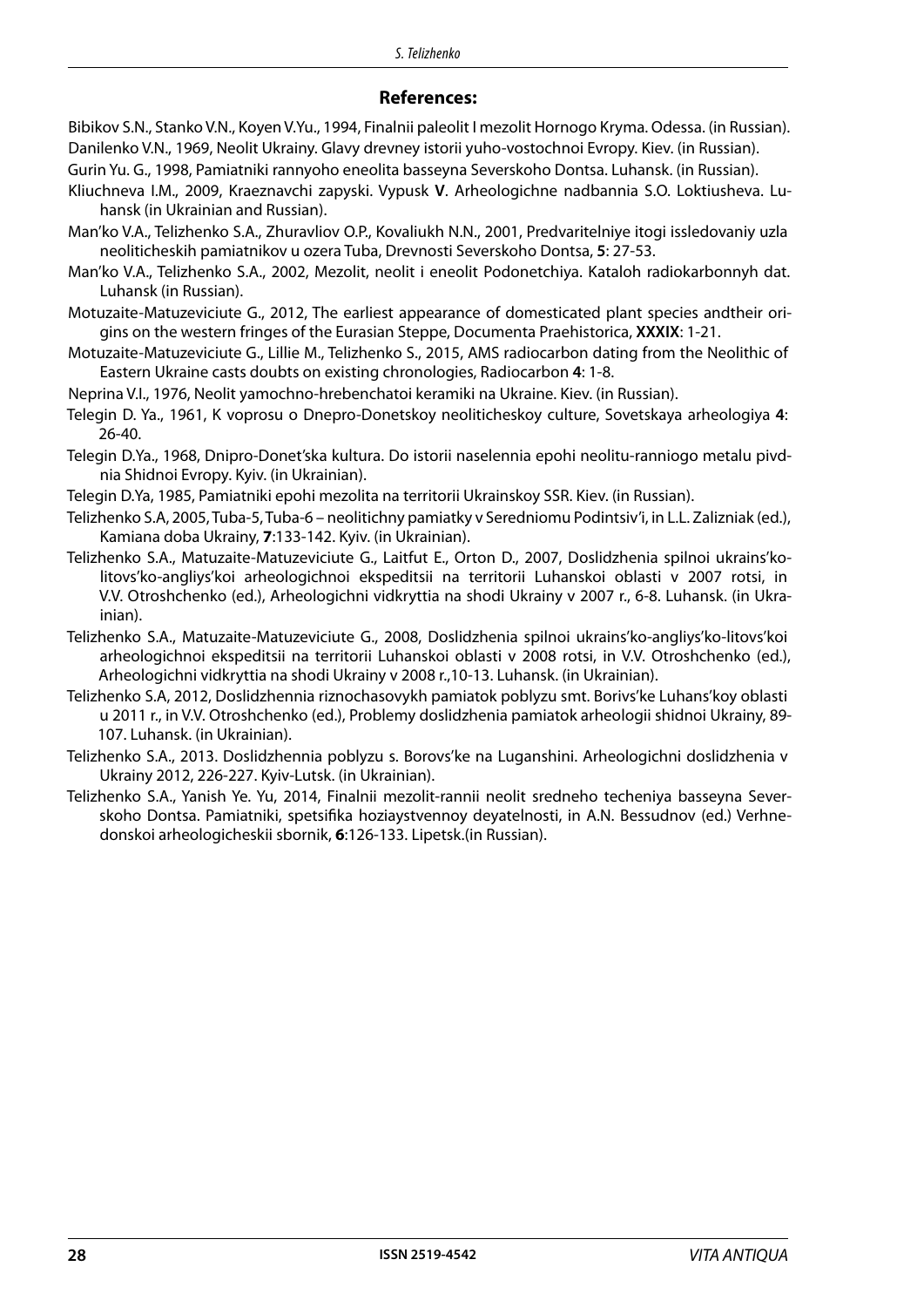#### *Сергій Теліженко*

# **Кьоккенмьоддінги Східної України**

Термін кьоккенмьоддінг/køkkenmøddinger (дослівно з данської «кухонне скупчення») вперше введено у науковий обіг данськім біологом Япетусом Стенструпом ще у ХІХ ст. і досить широко використовується стосовно до поселень/стоянок зі скупченнями молюсків, змішаних з іншим археологічним контекстом (кістки, кераміка, знаряддя з кременю).

На території України відомо три типи кьоккенмьодденгів – з морськими, прісноводними та сухопутними молюсками, серед яких стоянки зі скупченнями сухопутних молюсків *Helix* є найбільш давніми та поширені в Гірському Криму (Ласпі-І, Кукрек, Мис Трійця тощо). Стоянки зі скупченнями морських молюсків, які датуються в межах енеоліту-ранньої бронзи, локалізуються здебільшого на території Кримського півострова – на Південному та Західному узбережжях. Пам'ятки зі скупченнями прісноводних молюсків зафіксовано в долинах крупних та середніх річок України та по берегах озер-стариць. В басейні середньої течії Сіверського Дінця виокремлюється 4 хронологічні групи пам'яток зі скупченнями прісноводних молюсків:

1. Стоянки перехідного періоду від фінального мезоліту до раннього неоліту Туба-V, Туба-Vb та Павлоград – друга половина VII тис. до н.е.;

- 2. Ранньонеолітичне поселення Старобільськ-І перша чверть VI тис. до н.е.;
- 3. Пізньонеолітичні стоянки Туба-І, Новоселівка-ІІІ, Новоселівка-VІ друга половина VІ тис. до н.е.;

4. Поселення перехідного періоду від пізнього неоліту до раннього енеоліту Новоселівка-І/ІІ, Підгорівка-І/V – перша половина V тис. до н.е.

**Ключові слова:** *кьоккенмьоддінг, скупчення мушель, Східна Україна, фінальний мезоліт, неоліт, ранній енеоліт*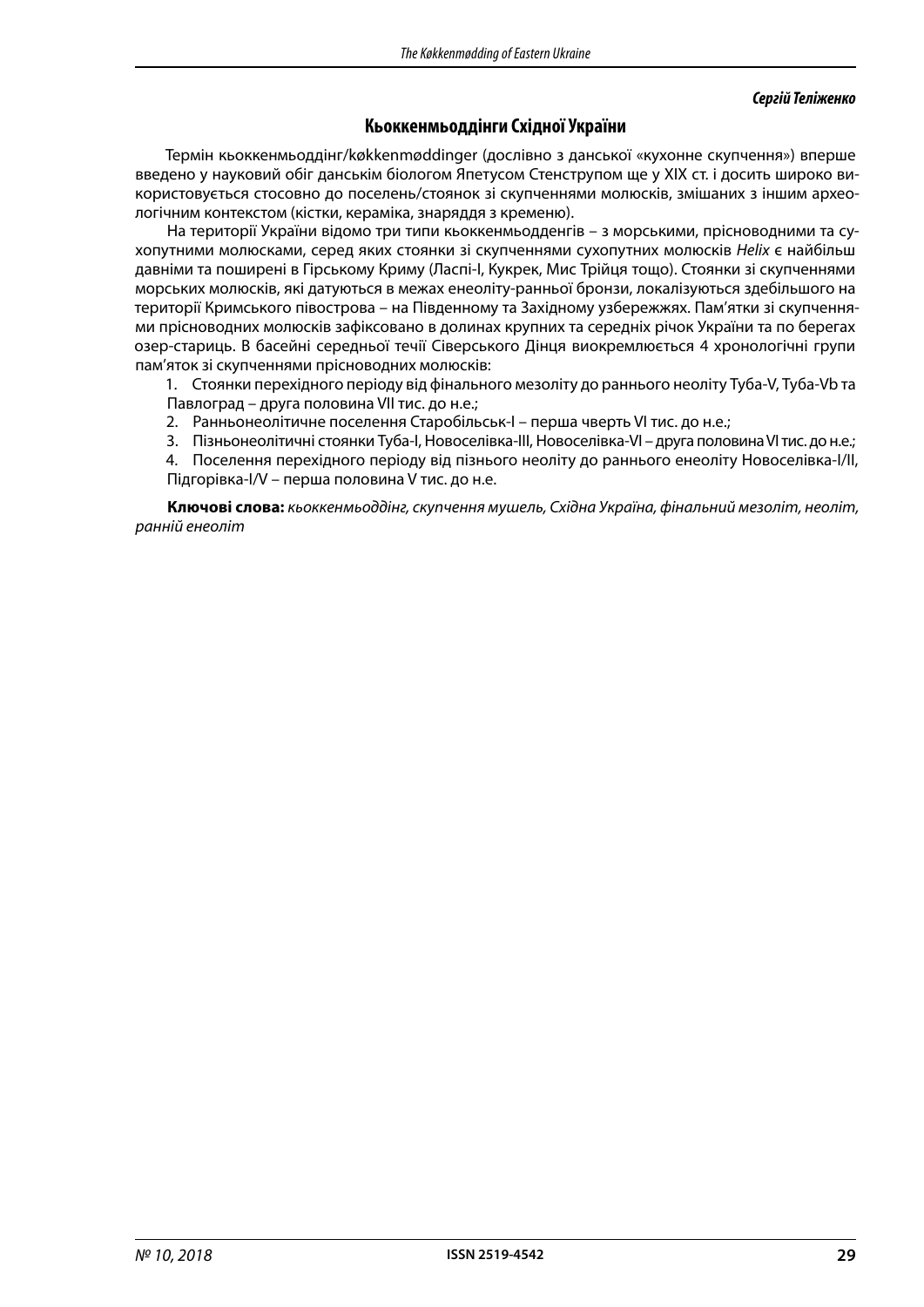

**Fig. 1.** Map of the sites mentioned in the text.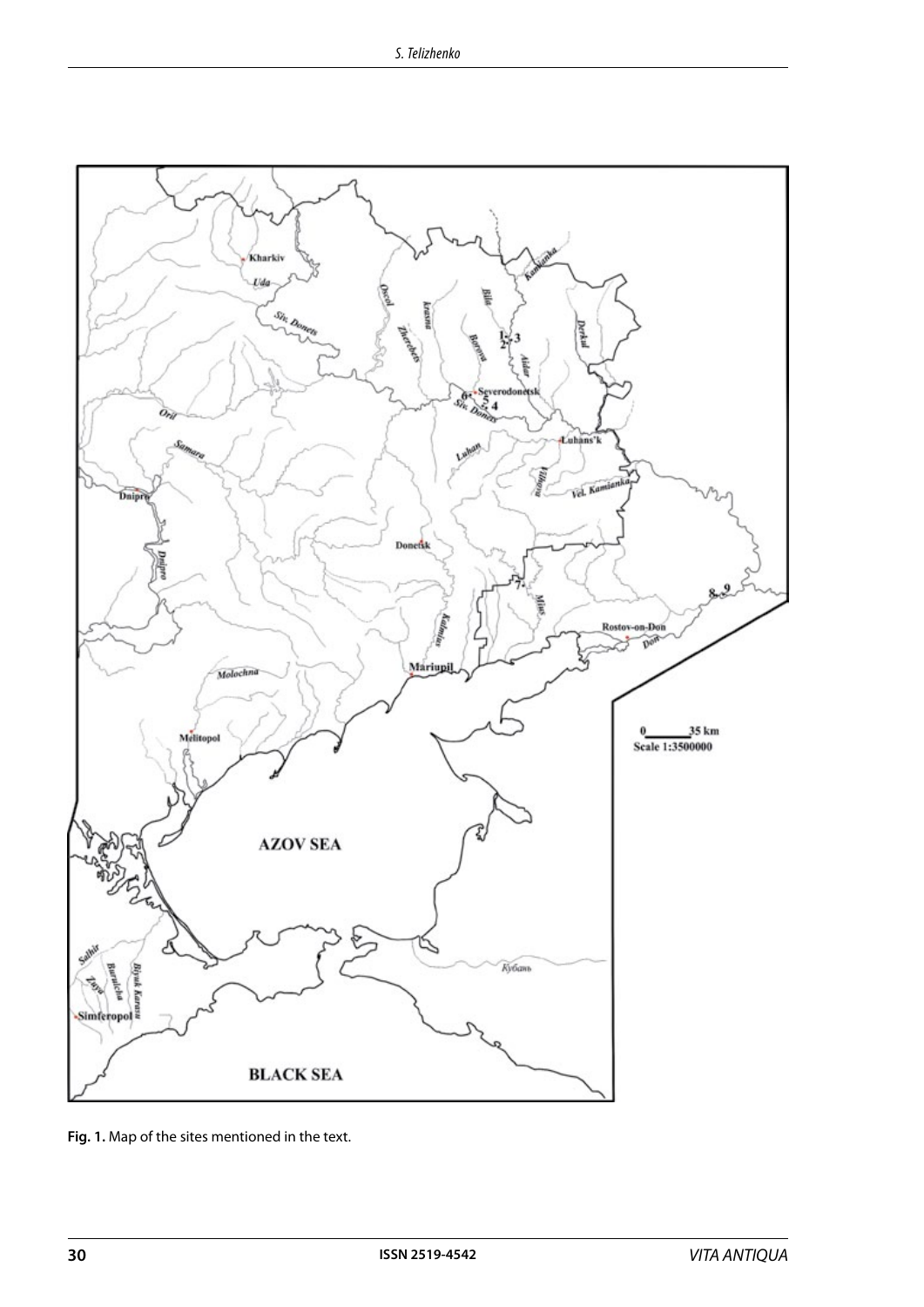

**Fig. 2.** Tuba-V. *1-9* – flint assemblage; *10* – stone sinker; *11,12* – antler harpoons; *13* – fragment of ornamented bone.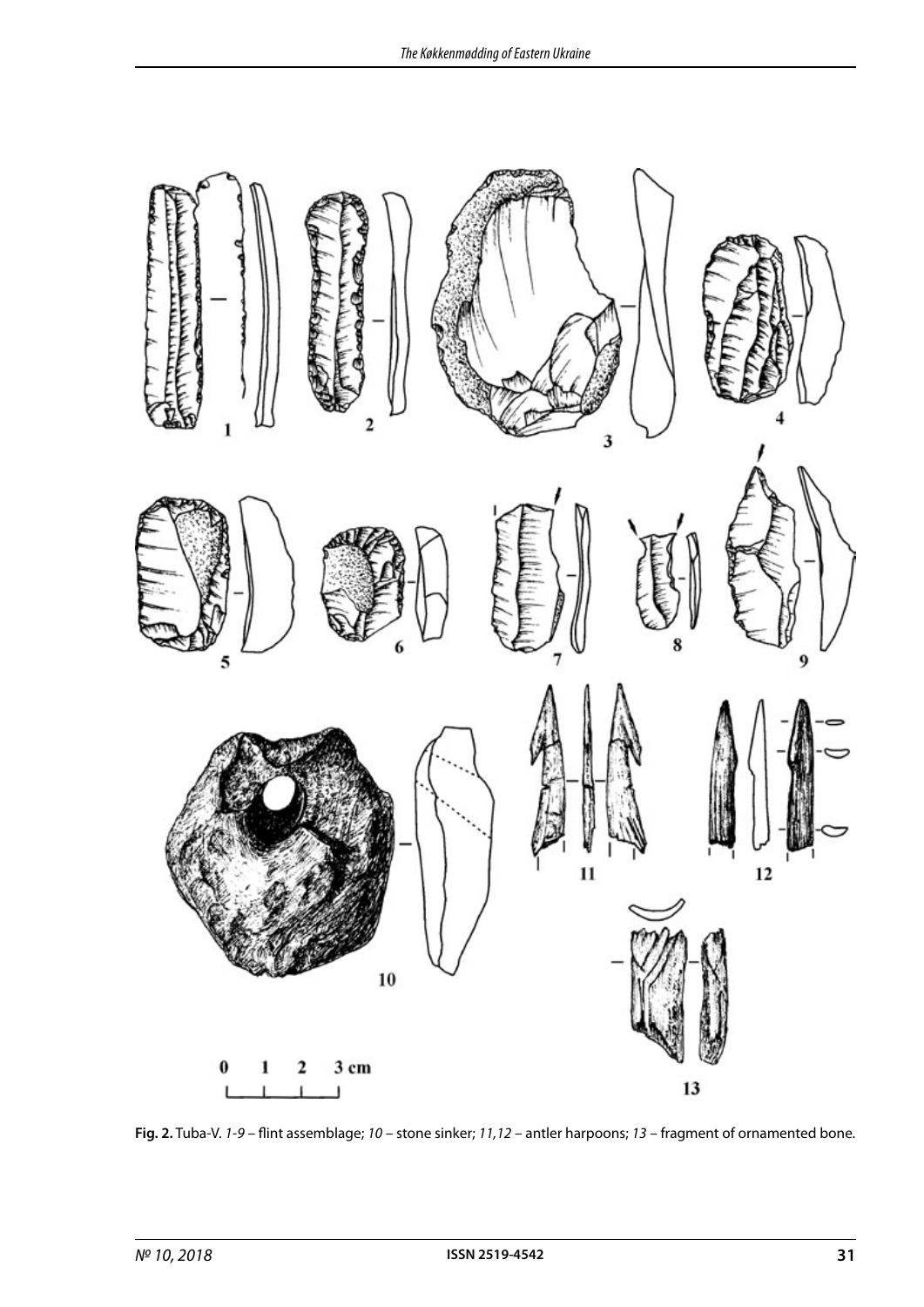

**Fig. 3.** Starobilsk-I. *1-6* – flint assemblage; *7* – a fragment of pottery; *8* – decorated stone shaft-straighteners.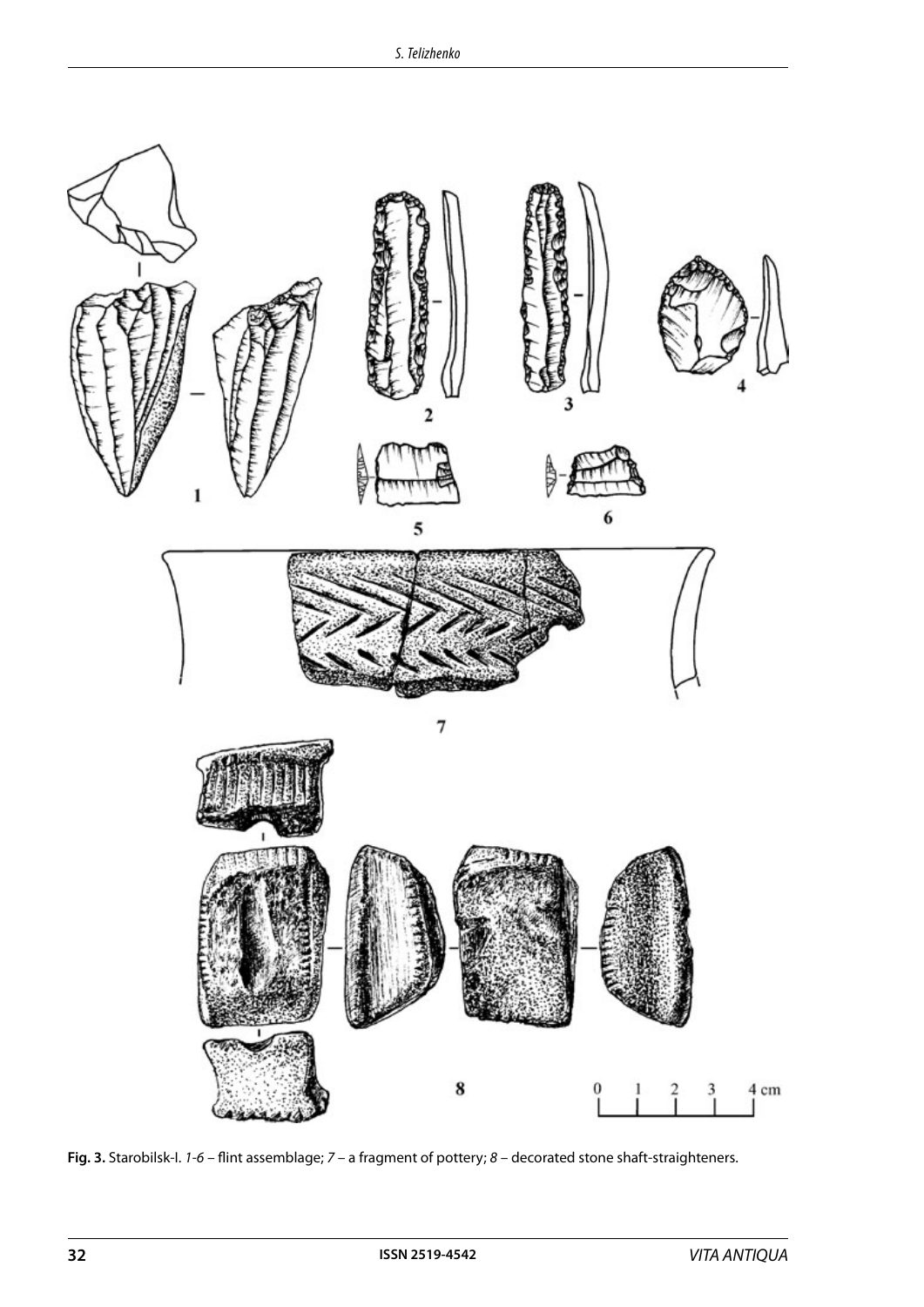

**Fig. 4.** Novoselivka-III. *1,2,3* – ceramics; *4* – polished adze.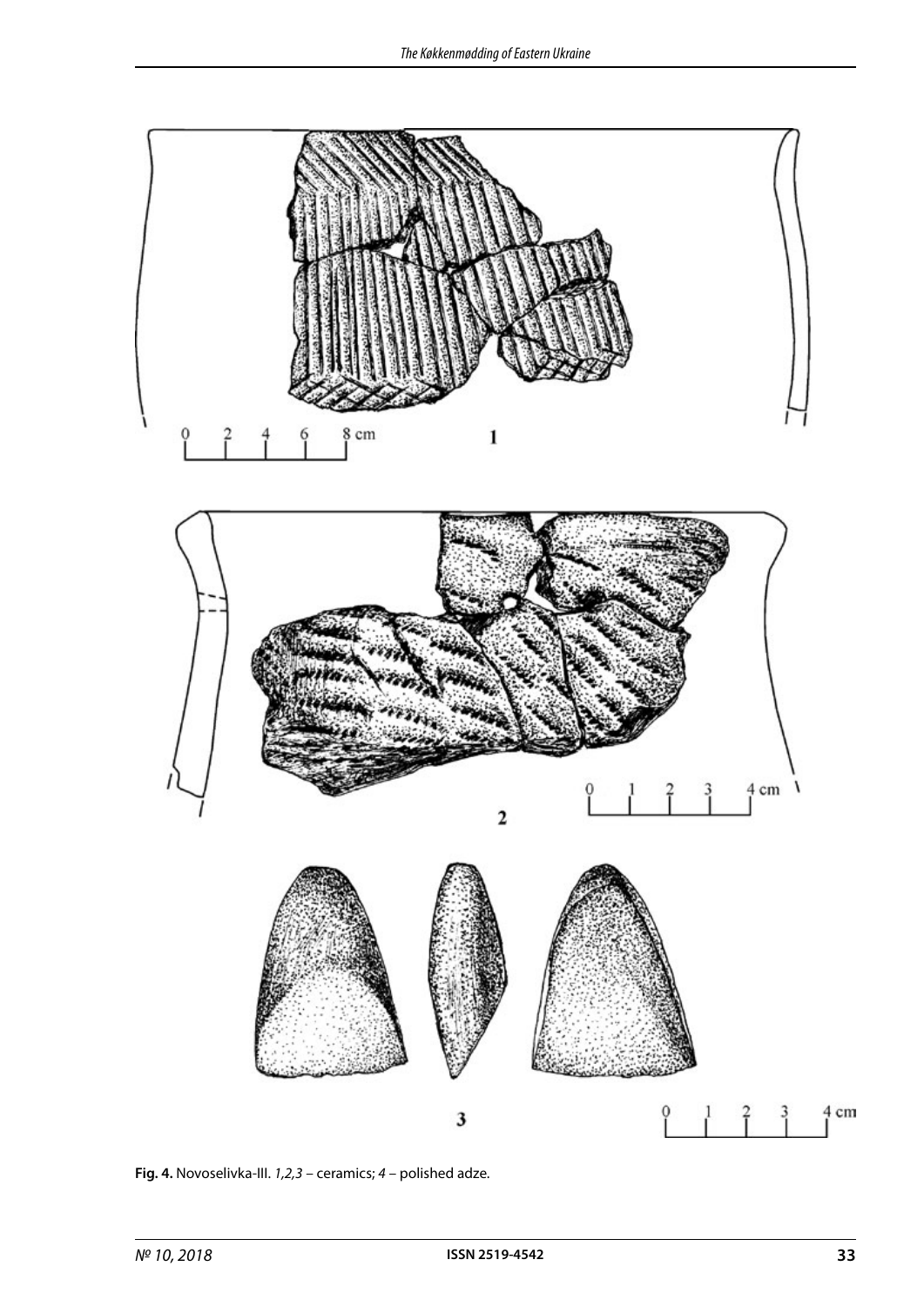

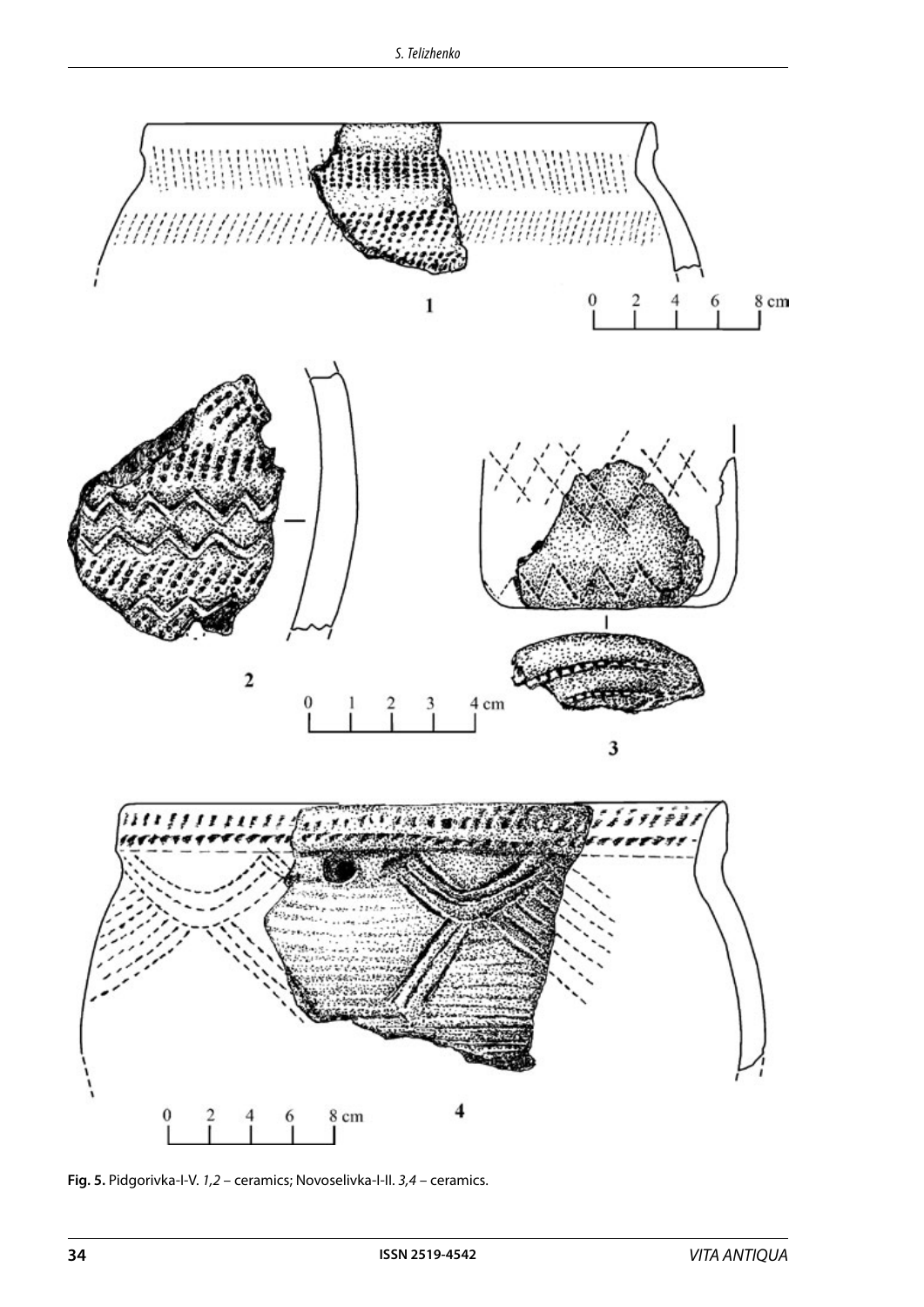

**Fig. 6.** Tuba-V. View from the east on the site.

**Fig. 7.** Tuba-V. Section of stratigraphy.

**Fig. 8.** Tuba-V. Washing of sediment (working process).

**Fig. 9.** Tuba-Vb. View from the east on the site.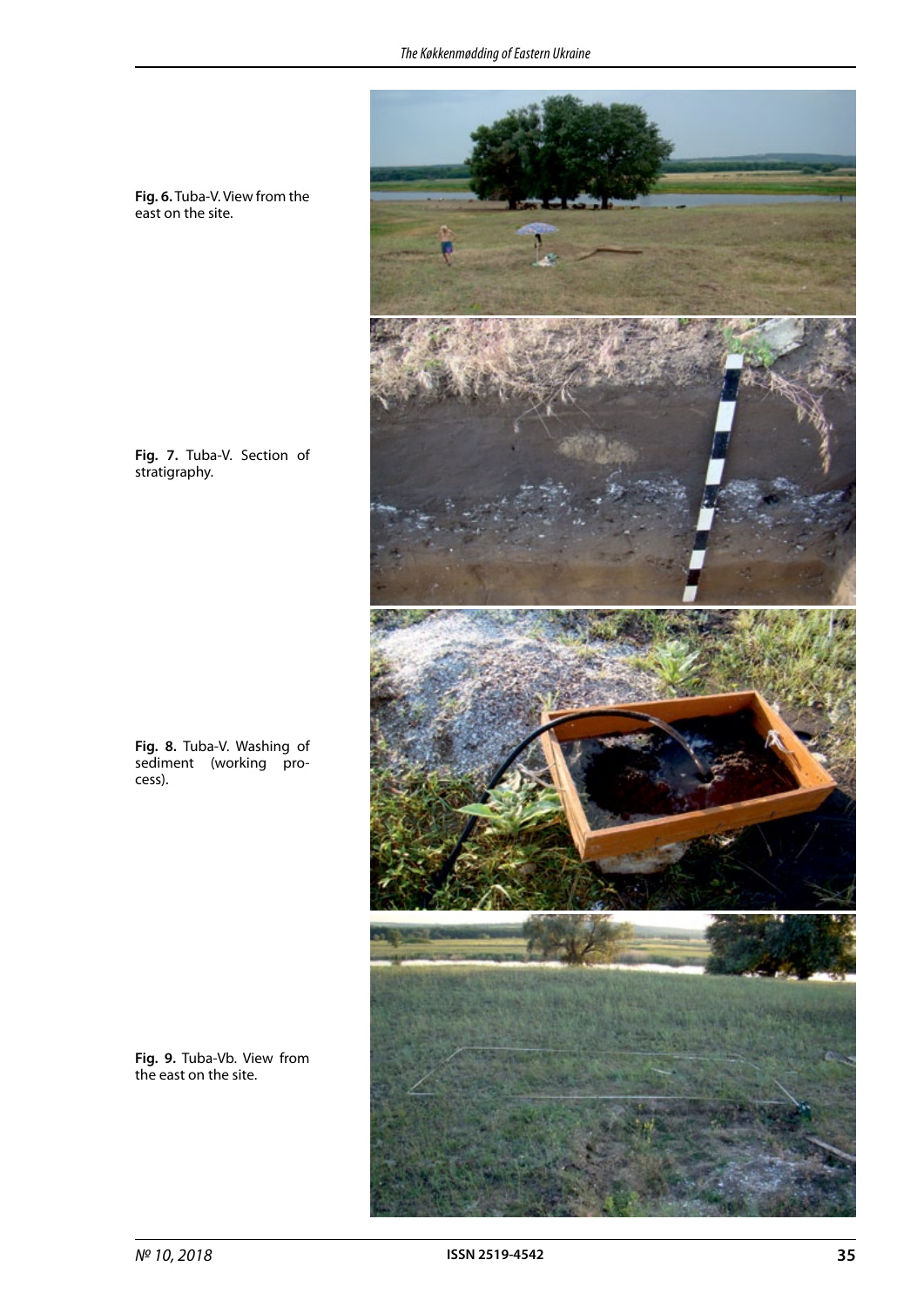

**Fig. 10.** Tuba-Vb. View on excavation area with shell middens.

**Fig. 11.** Tuba-Vb. Section of stratigraphy.

**Fig. 12.** Novoselivka-III. View from southwest on the floodplain of Aidar river where Novoselivka-I-II, III, VI are situated.